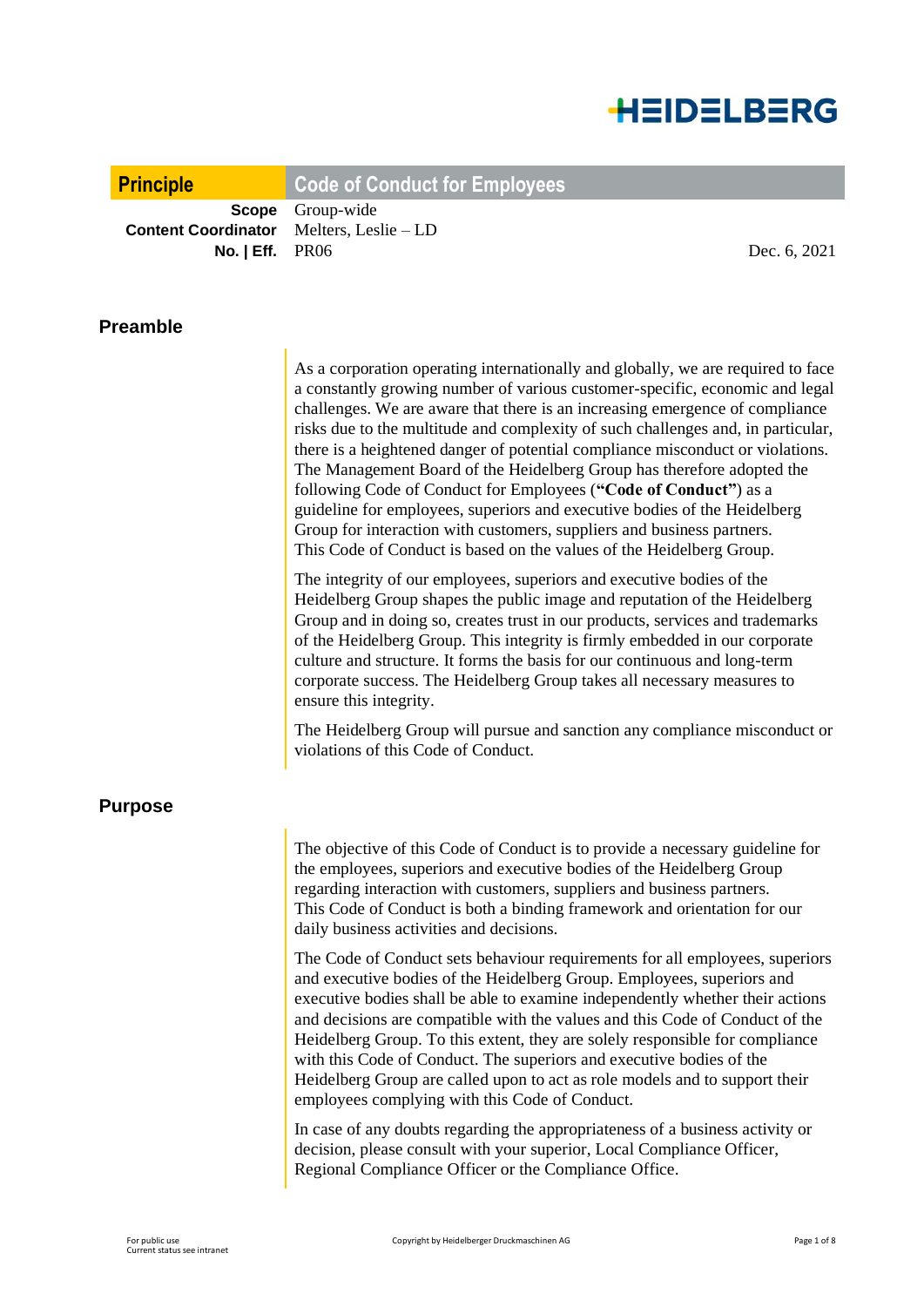

| <b>Scope</b>              |                                                                                                                                                                                                                                                                                                                                                                                                                                                                                                                                                                        |
|---------------------------|------------------------------------------------------------------------------------------------------------------------------------------------------------------------------------------------------------------------------------------------------------------------------------------------------------------------------------------------------------------------------------------------------------------------------------------------------------------------------------------------------------------------------------------------------------------------|
|                           | This principle applies worldwide to all employees, superiors and executive<br>bodies of the Heidelberg Group (hereinafter referred to as "employees").                                                                                                                                                                                                                                                                                                                                                                                                                 |
|                           | This Code of Conduct replaces, inter alia, all existing principles, internal<br>policies, guidelines or work instructions regarding the subject of the Code of<br>Conduct within its scope.                                                                                                                                                                                                                                                                                                                                                                            |
|                           | This principle defines the minimum requirements for the behaviour of<br>employees. The Heidelberg Group operates worldwide, therefore the<br>employees are obliged to comply with all relevant laws, regulations and<br>guidelines. Wherever local laws, regulations or guidelines are stricter,<br>they shall apply in each case.                                                                                                                                                                                                                                     |
|                           | The Code of Conduct is further specified and supplemented by, inter alia, our<br>internal policies, guidelines and work instructions.                                                                                                                                                                                                                                                                                                                                                                                                                                  |
| <b>Guidance</b>           |                                                                                                                                                                                                                                                                                                                                                                                                                                                                                                                                                                        |
| <b>Legal Compliance</b>   | The Heidelberg Group complies with all laws, regulations and guidelines as<br>well as with the generally acknowledged moral, ethical and social principles to<br>which it has submitted and is obliged by law. The Heidelberg Group complies,<br>in particular, with the various local and country-specific laws, regulations and<br>guidelines of those countries in which it operates. The Heidelberg Group takes<br>on its environmental and social responsibility and is committed to the<br>Ten Principles of the UN Global Compact.                              |
|                           | The applicable laws, regulations, guidelines and principles constitute the<br>binding framework for the various business activities and decisions of the<br>Heidelberg Group worldwide. Therefore, it is necessary for all employees to<br>be aware of their legal obligations and to ensure their compliance.<br>The superiors and executive bodies of the Heidelberg Group are called upon to<br>act as role models and to support their employees with regard to compliance<br>with this Code of Conduct.                                                           |
|                           | If you are unaware or unsure which laws, regulations or guidelines and/or<br>internal policies and/or guidelines apply to you and your field of activity,<br>please consult with your Local Compliance Officer, Regional Compliance<br>Officer or the Compliance Office. The compliance organisation of the<br>Heidelberg Group as well as contact details can be found on the<br>Heidelberg Group's Intranet under the key word "Compliance".                                                                                                                         |
| <b>Quality Management</b> | The Heidelberg Group has defined its high expectations of product and service<br>quality in its quality standard. With our quality management system, we<br>observe, improve and review the quality of our products and services. We<br>ensure that our products and services always comply with applicable laws,<br>regulations and/or guidelines and that they are observed by our employees.<br>Further requirements for our quality management are stipulated in, inter alia,<br>our principle as well as our internal policies, guidelines and work instructions. |
|                           | To fulfil this quality standard, the superiors and executive bodies of the<br>Heidelberg Group are obliged to define and implement effective and                                                                                                                                                                                                                                                                                                                                                                                                                       |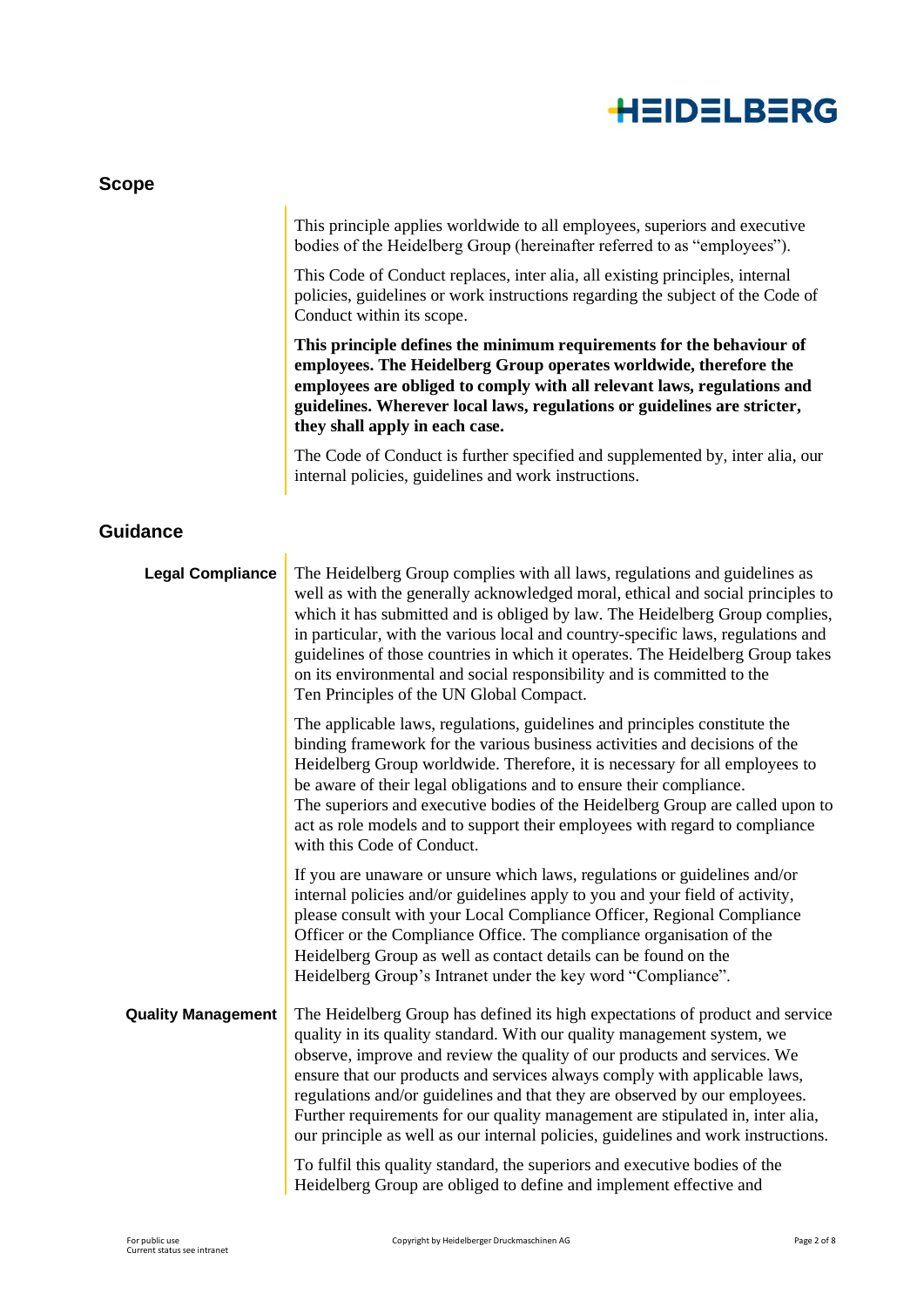appropriate measures, functions and processes in their field of activity and to monitor them. Every employee is obliged to work towards fulfilling our quality standard. To this extent, every employee has to be aware of his special responsibility for compliance with our quality standard. Our employees are supported in this regard by our internal Quality Management Function (QY).

**Free and fair competition** The Heidelberg Group is committed to free and fair competition in all business relationships with customers, suppliers, business partners and/or competitors. Therefore, we ensure that we do not enter into anticompetitive agreements with competitors concerning prices, markets or territorial shares. We also ensure that we do not enter into agreements on price fixing with customers, suppliers or business partners or into exclusive resale contracts regarding certain customers. If the Heidelberg Group has a dominant market position with regard to a particular product or service, we ensure that this market position is not economically exploited or abused by the Heidelberg Group. We do not use confidential information or data about competitors and/or pass them on to third parties. This applies, in particular, to public tenders. Further requirements are stipulated in, inter alia, our internal guideline "Antitrust prevention". Our business activities and decisions are decided independently and without the exchange of sensitive1 information and data with our customers, suppliers, business partners and competitors. We always act in accordance with the principles of a free market economy and fair competition. We also expect the same from our customers, suppliers, business partners and competitors. **Prevention of corruption** The Heidelberg Group is determined to combat bribery and corruption of any kind. This means that all employees of the Heidelberg Group are prohibited, both in public and private sector, to offer, promise or grant any inappropriate benefits or to demand or accept such inappropriate benefits. Therefore, we ensure that benefits such as gifts, hospitality or invitations to our customers, suppliers or business partners are appropriate and are not used inappropriately to initiate or influence any official duties or business activities or decisions or to obtain any other inappropriate benefit. This applies, in particular, to interaction with public officials and/or public authorities. Further requirements are stipulated in, inter alia, our internal guidelines "Handling Gifts, Hospitality and Invitations" or "Donations and Sponsorships".

> We do not tolerate any form of corruption in our business decisions. In particular, we ensure that we avoid the appearance that any business activities or decisions of the Heidelberg Group has been induced or influenced by any inappropriate benefits. We also expect the same from our customers, suppliers and business partners.

#### **Prevention of conflicts of interest**

At the Heidelberg Group, our business activities and decisions are not influenced by personal interests, private contacts or relationships. Therefore, we ensure that potential conflicts of interest are disclosed immediately to the superior, Local Compliance Officer, Regional Compliance Officer or the

<sup>1</sup>Whether information is sensitive, or not, depends on the recipient of the information. Sensitive information with regard to competitors includes prices, price conditions, price components, capacity quotas, customer territories etc. Sensitive information with regard to suppliers and business partners includes resale prices etc.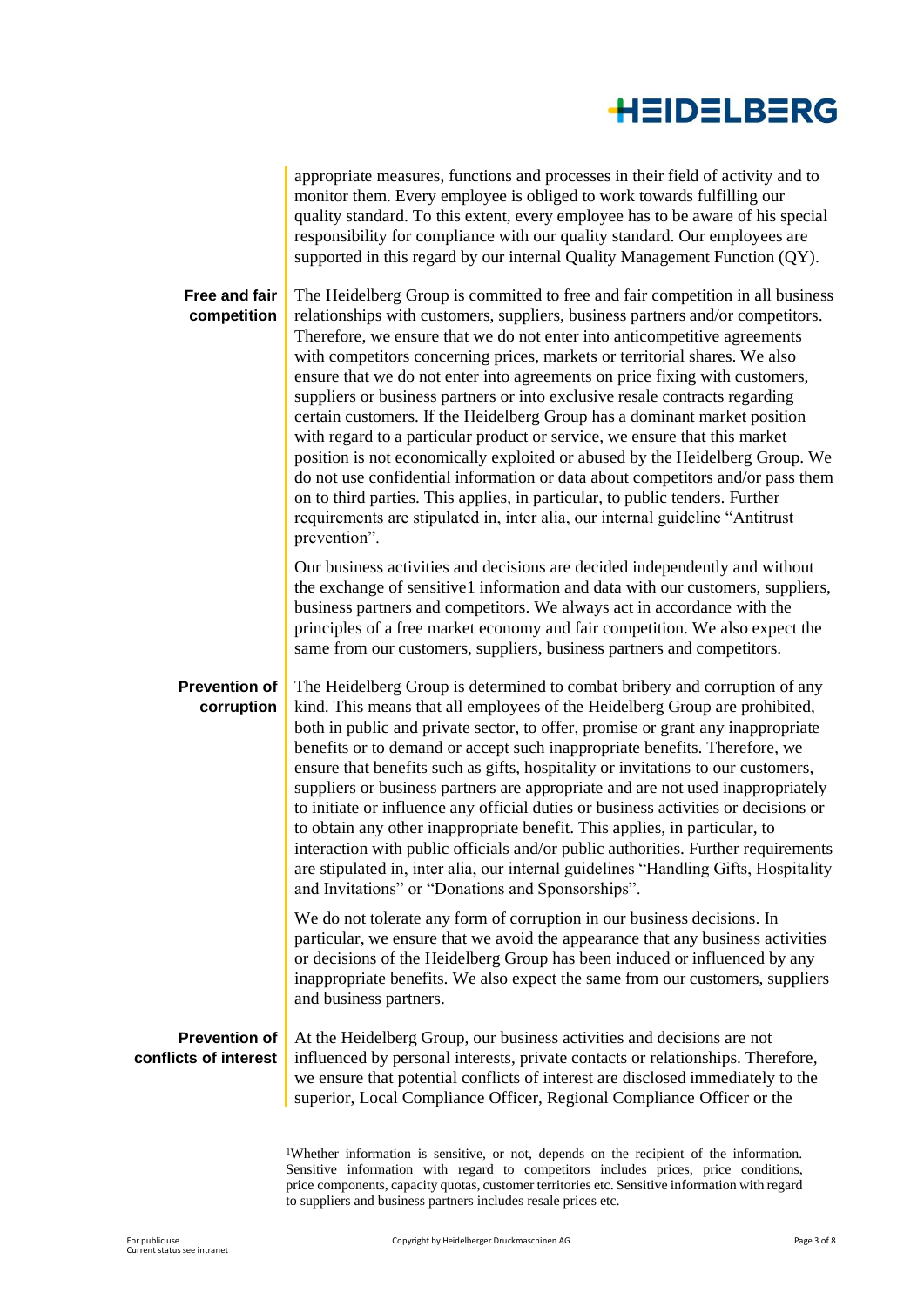|                                                                                                                                                            | Compliance Office. In particular, we ensure that we avoid any appearance of<br>such a conflict of interest. We also expect the same from our customers,<br>suppliers and business partners.                                                                                                                                                                                                                                                                                                                                                                                                                                                                                                                                                                                                                                                   |
|------------------------------------------------------------------------------------------------------------------------------------------------------------|-----------------------------------------------------------------------------------------------------------------------------------------------------------------------------------------------------------------------------------------------------------------------------------------------------------------------------------------------------------------------------------------------------------------------------------------------------------------------------------------------------------------------------------------------------------------------------------------------------------------------------------------------------------------------------------------------------------------------------------------------------------------------------------------------------------------------------------------------|
| <b>Prevention of money</b><br>laundering                                                                                                                   | The Heidelberg Group only conducts business with reputable customers,<br>suppliers and business partners. Therefore, we ensure that we have<br>implemented effective and appropriate measures to ensure the identity and<br>integrity of our customers, suppliers and business partners. In particular, we<br>also ensure that the business activities of our customers, suppliers and business<br>partners are in accordance with legal requirements, concerning prevention of<br>money laundering and terrorist financing, and we verify whether their financial<br>resources are of legitimate origin. We also expect the same from our<br>customers, suppliers and business partners. Further requirements are stipulated<br>in, inter alia, our guideline "Prevention of Money Laundering".                                              |
| <b>Compliance with</b><br>foreign trade and<br>customs law                                                                                                 | As a corporation operating internationally and globally, we comply with the<br>laws, regulations and guidelines applicable to national and international trade<br>in the field of export controls and customs. Therefore, we ensure that effective<br>and appropriate measures have been implemented to prevent the usage of our<br>products and services for improper purposes. In particular, we also ensure that<br>we do not maintain business relationships with customers, suppliers or<br>business partners that are connected with nuclear, chemical or biological<br>weapons, terrorism or drug trafficking or other prohibited activities. We also<br>expect the same from our customers, suppliers and business partners. Further<br>requirements are stipulated in, inter alia, our internal guidelines and work<br>instructions. |
| Interaction with<br>customers, suppliers<br>and business<br>partners                                                                                       | The business relationships with our customers, suppliers and business partners<br>form the basis for the long-term success of the Heidelberg Group. To this<br>extent, we ensure that we carefully select our customers, suppliers and<br>business partners. We tolerate and only maintain business relationships with<br>reputable customers, suppliers and business partners who comply with<br>applicable laws, regulations and guidelines. Further requirements are stipulated<br>in, inter alia, our "Business Partner Code of Conduct".                                                                                                                                                                                                                                                                                                 |
| Data protection<br>Data protection<br>$\bullet$<br>• Information<br>security<br>Confidentiality<br>$\bullet$<br>of information<br>• Insider<br>information | Data protection and information security are of fundamental importance to the<br>Heidelberg Group. Therefore, we ensure that we handle information and data<br>with care. In particular, we ensure that personal data is collected and processed<br>within the limits permitted, for predefined purposes and in a transparent<br>manner. We guarantee that personal data will be deleted or destroyed. In<br>addition, we have implemented effective and appropriate technical and<br>organisational measures to prevent unauthorised access, unauthorised or<br>improper usage, loss and premature destruction of such information and data.<br>Further requirements are stipulated in, inter alia, our internal<br>policies/guidelines "Data protection" and "Information Security" and<br>work instructions.                               |
|                                                                                                                                                            | In order to protect the trust and interests of our shareholders and investors, we<br>ensure in particular that our employees will comply with the obligations of<br>confidentiality, the prohibition of recommendations on acquisition or<br>divestment and the prohibition on insider trading. Further requirements are<br>stipulated in, inter alia, our internal guidelines and work instructions.                                                                                                                                                                                                                                                                                                                                                                                                                                         |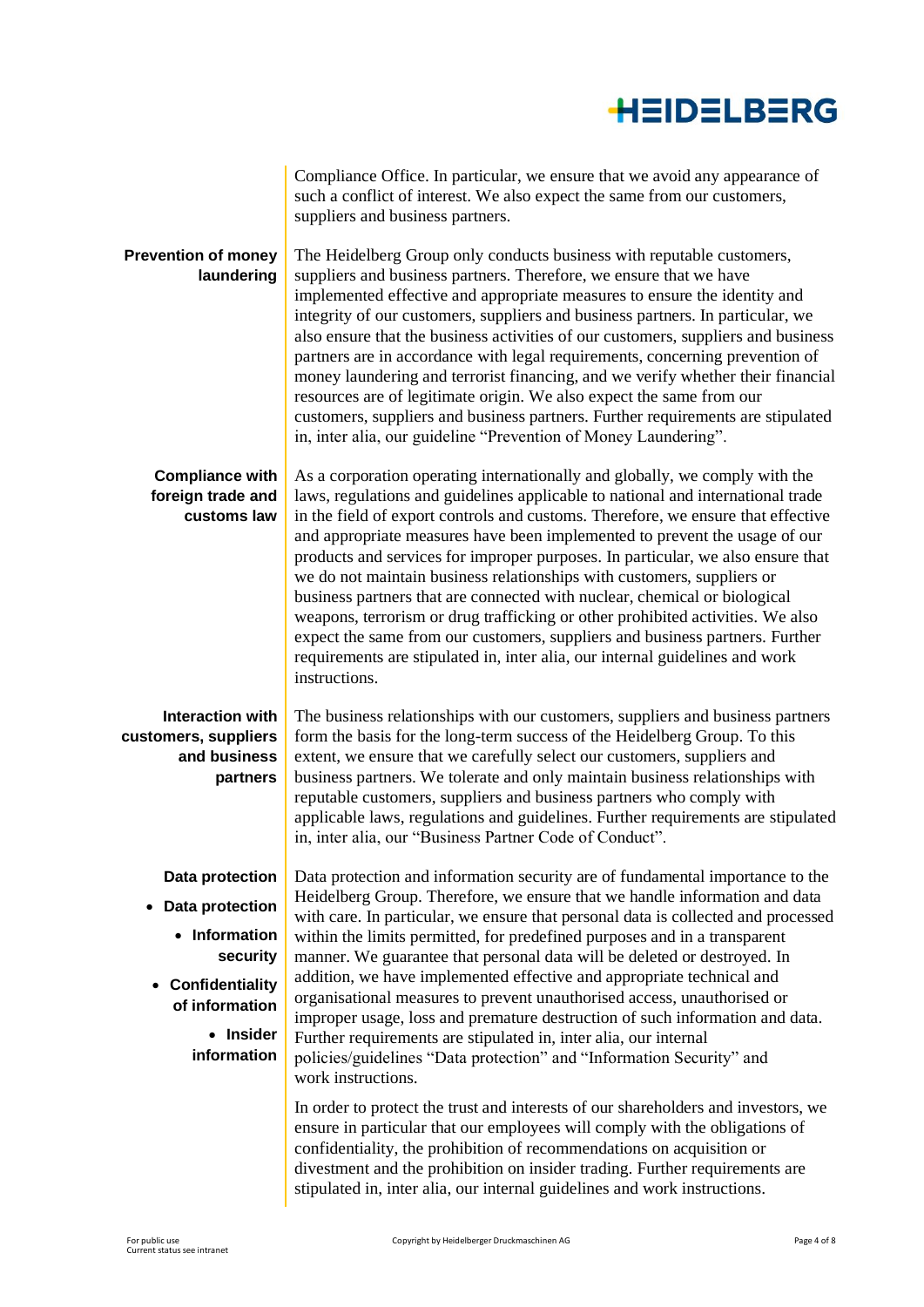

|                                          | Every employee is obliged to use information and data of the Heidelberg<br>Group or third parties which he gains knowledge of due to his daily business<br>activities exclusively within the limits permitted. He is also obliged to verify,<br>in cases of publication or disclosure within or outside the Heidelberg Group,<br>whether his disclosure is permitted and the recipient is entitled to receive the<br>confidential information or data. In case of doubt, the information or data shall<br>not be published or disclosed. Furthermore, employees are obliged to comply<br>with data protection laws, regulations and guidelines. To this extent, every<br>employee has to be aware of his responsibility for compliance with data<br>protection and information security. Our employees are supported in this by<br>our internal Data Protection Team (CA-DP), Data Protection Officer and<br>Information Security Team (IS). |
|------------------------------------------|----------------------------------------------------------------------------------------------------------------------------------------------------------------------------------------------------------------------------------------------------------------------------------------------------------------------------------------------------------------------------------------------------------------------------------------------------------------------------------------------------------------------------------------------------------------------------------------------------------------------------------------------------------------------------------------------------------------------------------------------------------------------------------------------------------------------------------------------------------------------------------------------------------------------------------------------|
| <b>Protection of</b><br>corporate assets | The innovations and our comprehensive knowledge and experiences form the<br>basis for manufacturing and production of our excellent products and services<br>at the Heidelberg Group. Therefore, we ensure that our innovations,<br>knowledge and skills are carefully protected. This also applies to the protection                                                                                                                                                                                                                                                                                                                                                                                                                                                                                                                                                                                                                        |
|                                          | of patents and trademarks of the Heidelberg Group worldwide. Further<br>requirements are stipulated in, inter alia, our internal guidelines and work<br>instructions.                                                                                                                                                                                                                                                                                                                                                                                                                                                                                                                                                                                                                                                                                                                                                                        |
|                                          | Every employee is obliged to use confidential information and data of the<br>Heidelberg Group or of third parties of which he gains knowledge of due to his<br>daily business activities exclusively within the limits permitted. He is also<br>obliged to verify, in cases of publication or disclosure within or outside the<br>Heidelberg Group, whether the recipient is entitled to receive the confidential<br>information or data. In case of doubt, the confidential information or data shall<br>not be published or disclosed.                                                                                                                                                                                                                                                                                                                                                                                                     |
| <b>Occupational health</b><br>and safety | The health of its employees and their occupational safety have the highest<br>priority for the Heidelberg Group. Therefore, we ensure that effective and<br>appropriate occupational health and safety regulations are implemented and<br>observed worldwide, particularly at our production sites. Further requirements<br>are stipulated in, inter alia, our internal guidelines and work instructions.                                                                                                                                                                                                                                                                                                                                                                                                                                                                                                                                    |
|                                          | Every employee is obliged to work towards compliance with occupational<br>safety regulations. The superiors and executive bodies of the Heidelberg<br>Group are called upon to act as role models and support their employees in<br>ensuring this compliance. In particular, the superiors and executive bodies of<br>the Heidelberg Group ensure that the employees are carefully selected and<br>instructed.                                                                                                                                                                                                                                                                                                                                                                                                                                                                                                                               |
| <b>Prohibition of</b><br>discrimination  | The Heidelberg Group encourages and promotes the individual diversity of its<br>employees and supports equal rights within its workforce. We maintain fair<br>and respectful cooperation with employees and employee representatives.                                                                                                                                                                                                                                                                                                                                                                                                                                                                                                                                                                                                                                                                                                        |
|                                          | At the Heidelberg Group, the principles of equal opportunity and<br>equal treatment are guaranteed and protected regardless of colour, ethnic or<br>social origin, religion, ideology, age, disability or sexual identity and<br>orientation. Sexual harassment, as well as other forms of harassment in the<br>workplace, are prohibited within the Heidelberg Group.                                                                                                                                                                                                                                                                                                                                                                                                                                                                                                                                                                       |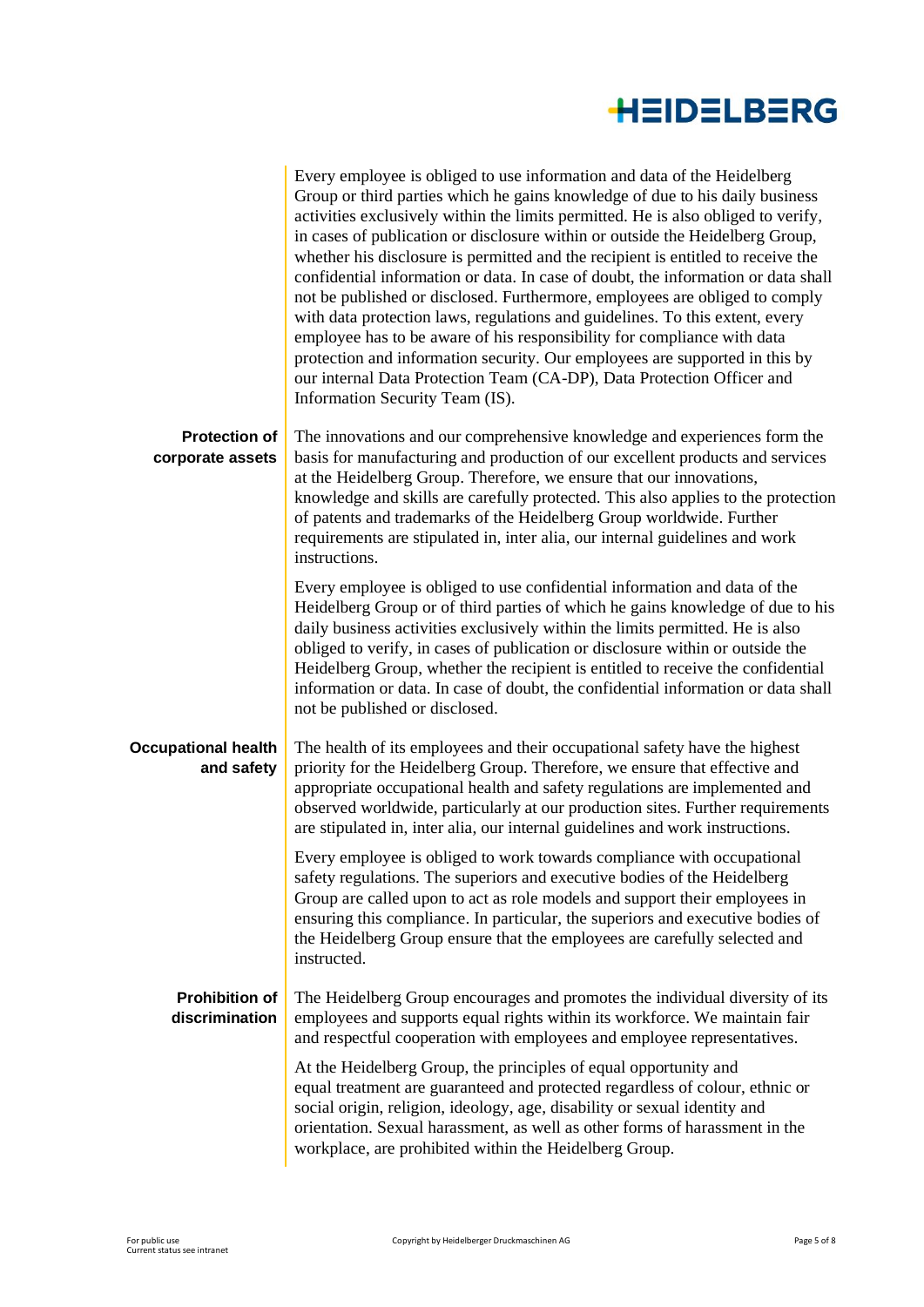|                                                        | The superiors and executive bodies of the Heidelberg Group are called upon to<br>act as role models through their own integrity and ensure a non-discriminatory<br>and harassment-free working environment.                                                                                                                                                                                                                                                                                                                                                                                                                                                                                                                                                                                                                                   |
|--------------------------------------------------------|-----------------------------------------------------------------------------------------------------------------------------------------------------------------------------------------------------------------------------------------------------------------------------------------------------------------------------------------------------------------------------------------------------------------------------------------------------------------------------------------------------------------------------------------------------------------------------------------------------------------------------------------------------------------------------------------------------------------------------------------------------------------------------------------------------------------------------------------------|
| <b>Prohibition of child</b><br>and forced labour       | The Heidelberg Group respects and supports compliance with internationally<br>recognised human rights. In particular, we encourage and promote the free<br>choice of employment. We ensure that no employee is employed against his<br>will or is forced to work. All forms of forced labour, in particular child labour,<br>are prohibited within the Heidelberg Group. We also expect the same from our<br>customers, suppliers and business partners.                                                                                                                                                                                                                                                                                                                                                                                      |
| Freedom of<br>association and<br>collective bargaining | The Heidelberg Group recognises the legal rights of workers to form or<br>join existing trade unions and to engage in collective bargaining. Members of<br>employee organisations or trade unions are neither given preferential<br>treatment, nor are they disadvantaged. The Heidelberg Group constructively<br>cooperates with employees, employee representatives, and trade unions.                                                                                                                                                                                                                                                                                                                                                                                                                                                      |
|                                                        | In the event of disputes, it is the Heidelberg Group's goal to maintain long-<br>term constructive cooperation and to strive for solutions that reflect both the<br>business interests of the Heidelberg Group and the interests of its employees.                                                                                                                                                                                                                                                                                                                                                                                                                                                                                                                                                                                            |
| <b>Environmental</b><br>protection                     | The Heidelberg Group takes on stewardship for the environment and has<br>included this in its environmental policy. To this extent, we promote and<br>support the sustainable development, manufacture and production of our<br>products and services. Therefore, we ensure that we reduce harmful emissions<br>that pose climate and health risks, and optimise our production processes as<br>regards resources, material and energy efficiency. For this purpose, we<br>develop environmentally friendly and operationally safe innovations for all<br>phases of the product life cycle. We seek to offer our products and services to<br>our customers, suppliers and business partners in a "carbon-neutral" manner.<br>Further requirements are stipulated in, inter alia, our internal policies,<br>guidelines, and work instructions. |
|                                                        | Every employee is obliged to comply with the relevant environmental laws,<br>regulations and guidelines. To this extent, every employee has to be aware of<br>his responsibility for improving environmental performance. Our employees<br>are supported in this by our internal Environmental Team (FM-SO) and our<br>internal Product Compliance Team (RD).                                                                                                                                                                                                                                                                                                                                                                                                                                                                                 |
| <b>Taxes</b>                                           | The Heidelberg Group complies with the tax requirements of the countries in<br>which it operates. To this extent, we ensure that we responsibly fulfil and<br>comply with our tax obligations. We are determined to combat any form of tax<br>evasion or other tax offences. Further requirements are stipulated in, inter alia,<br>our internal guidelines and work instructions.                                                                                                                                                                                                                                                                                                                                                                                                                                                            |
|                                                        | Every employee is obliged to comply with tax laws, regulations and<br>guidelines. Our employees are supported in this by our internal Tax Function<br>$(GT)$ .                                                                                                                                                                                                                                                                                                                                                                                                                                                                                                                                                                                                                                                                                |
| <b>Transparent financial</b><br>reporting              | Transparent financial reporting and equal treatment of all capital market<br>investors serve to safeguard the trust and interest of our shareholders,<br>investors, employees, customers, suppliers, business partners, the public and<br>public authorities. Therefore, we ensure that we provide comprehensible,                                                                                                                                                                                                                                                                                                                                                                                                                                                                                                                            |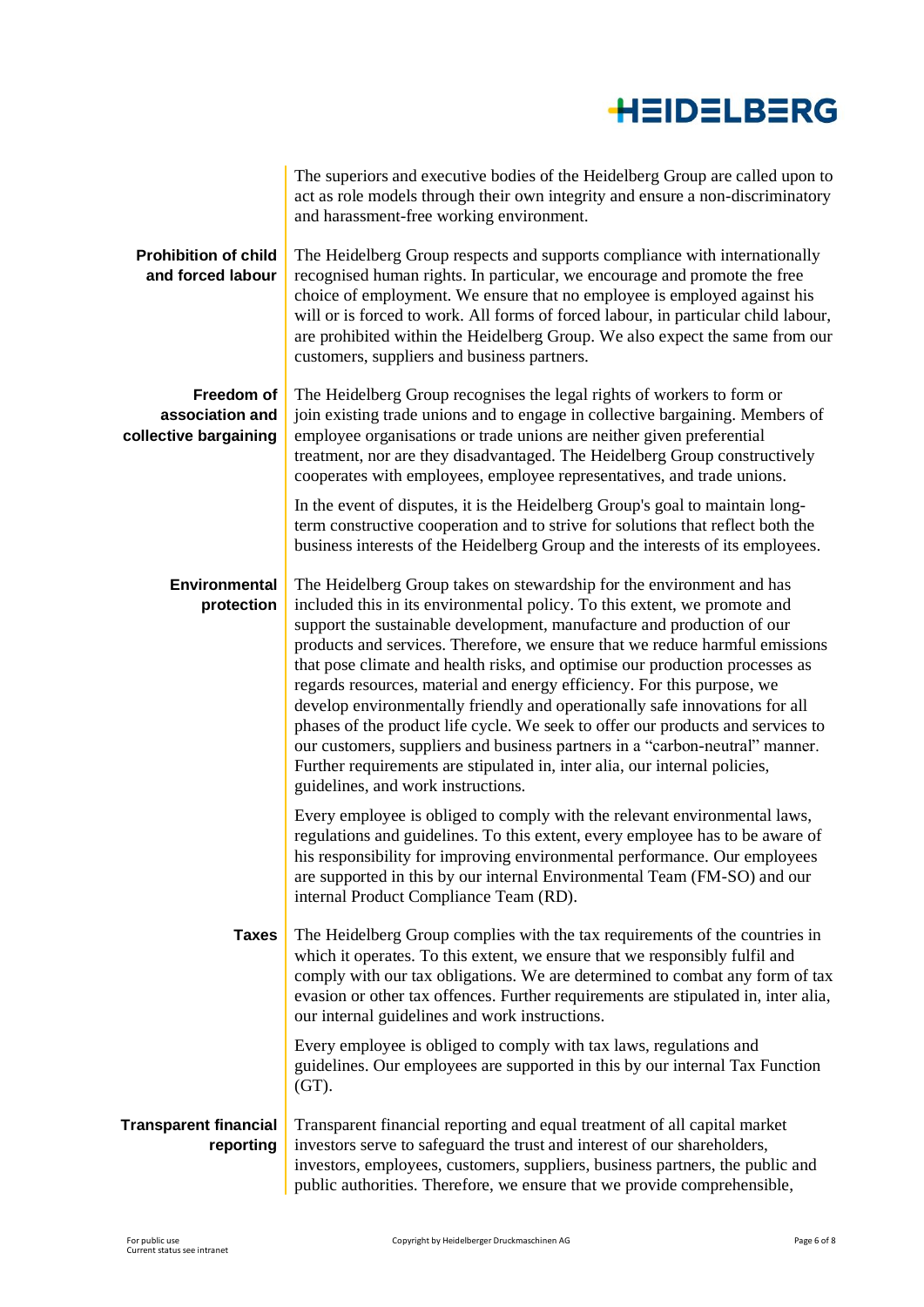|                                                       | trustworthy and complete information on our Group financial data and facts in<br>all our financial reports as well as in all other events relevant to the capital<br>market. We comply with applicable laws, regulations and/or guidelines for<br>financial reporting, for accounting and normal industry standards.                                                                                                                                                                                                      |
|-------------------------------------------------------|---------------------------------------------------------------------------------------------------------------------------------------------------------------------------------------------------------------------------------------------------------------------------------------------------------------------------------------------------------------------------------------------------------------------------------------------------------------------------------------------------------------------------|
|                                                       | Every employee is obliged to work towards ensuring that the Group's financial<br>data and facts are complete and accurate.                                                                                                                                                                                                                                                                                                                                                                                                |
| Corporate<br><b>Citizenship</b>                       | As a corporation operating internationally and globally, the Heidelberg Group<br>promotes and supports the communities and societies in which it operates. We<br>support social and cultural community at our Heidelberg Group sites. In<br>particular, we support various social projects and fulfil our<br>social responsibility on the basis of a comprehensive education and<br>further training programme at our Heidelberg Group sites.                                                                             |
| <b>Consultation and</b><br>reporting of<br>violations | In cases of doubt and/or questions concerning interpretation, please contact<br>your superior for advice. If you are unaware or unsure which laws or internal<br>policies and/or guidelines apply to you and your field of activity, please<br>consult with your Local Compliance Officer, Regional Compliance Officer or<br>the Compliance Office. The compliance organisation of the Heidelberg Group<br>as well as contact details can be found on the Heidelberg Group's Intranet<br>under the key word "Compliance". |
|                                                       | Should you have a reason to suspect any violation of this Code of Conduct,<br>you are required to report this to your superior or to your Local Compliance<br>Officer, Regional Compliance Officer or the Compliance Office. You may also<br>report this information confidentially and, if desired, anonymously to the<br>Ombudsman of the Heidelberg Group. It is advisable to document the incident.                                                                                                                   |
|                                                       | Our internal whistleblowers are especially protected by our internal policies of<br>the Heidelberg Group (see Guideline "Protection of Internal Whistleblowers"),<br>safeguarding the trust-based and, where desired, anonymous reporting of<br>information and prohibiting the sanctioning of any reports that have been<br>submitted in good faith.                                                                                                                                                                     |
|                                                       | Please note that the deliberate spreading of false information is also<br>sanctionable by law in many countries.                                                                                                                                                                                                                                                                                                                                                                                                          |
| <b>Sanctions</b>                                      | If you violate this Code of Conduct, then you may also be in violation of<br>relevant laws, regulations and/or guidelines. In which case both the Heidelberg<br>Group and you may face criminal prosecution in Germany and abroad and/or<br>criminal sanctions and fines and/or civil claims for damages.                                                                                                                                                                                                                 |
|                                                       | The Heidelberg Group reserves the right to take disciplinary actions against<br>employees of the Heidelberg Group who violate the provisions of this<br>Code of Conduct.                                                                                                                                                                                                                                                                                                                                                  |
|                                                       | If you resist unlawful behaviour, you needn't fear any disciplinary actions.<br>This applies in particular in cases in which the Heidelberg Group misses out<br>on business or business prospects as a result.                                                                                                                                                                                                                                                                                                            |
| <b>Compliance with the</b><br><b>Code of Conduct</b>  | Compliance with the Heidelberg Group's Code of Conduct is the<br>personal responsibility of each employee. Every employee is obliged to<br>comply with this Code of Conduct and to act in accordance with its principles<br>and regulations in conducting daily business. In particular, employees are                                                                                                                                                                                                                    |